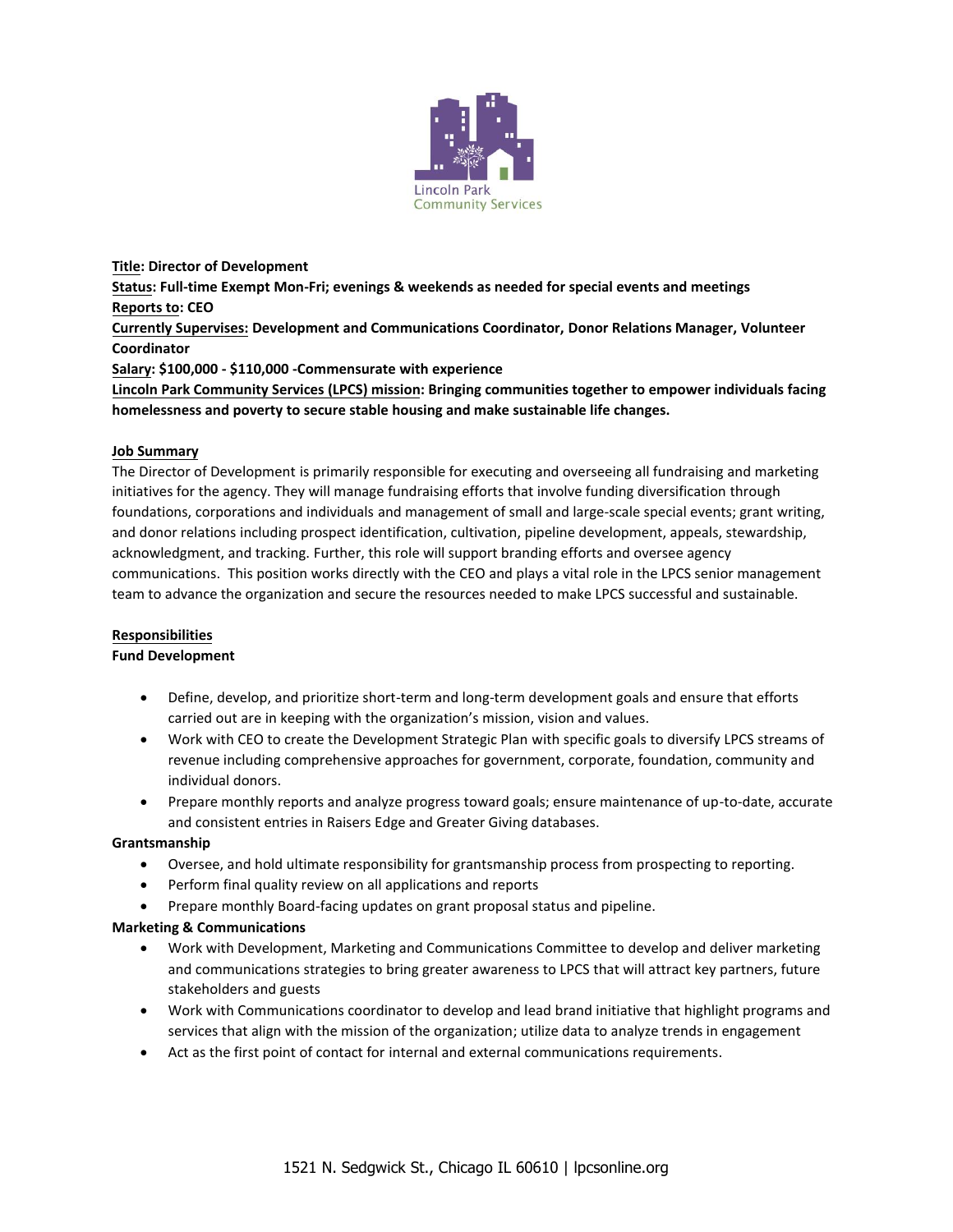

### **Special Events**

- Lead planning and execution of all small & large-scale development & donor events; work with staff, volunteers, and committee members to execute successful agency and community events.
- Serve as staff lead in planning and executing annual Metamorphosis gala and Taste of Fall fundraiser.
- Work with Development team to solicit and obtain corporate sponsors, silent auction items, and food and libation donations.
- Support Associate Board fundraisers and events by assisting with logistics, in-kind donation solicitation and acquisition and promotions.
- Support Volunteer Manager in the planning of volunteer events such as the Annual Appreciation Party and Volunteer & Community Partner Awards.
- Support Development team with ticket sales, event websites and event promotions.
- Coordinate all post-event gift processing, acknowledgements, and metric measurements utilizing Raiser's Edge

## **Individual Giving Program**

- Formalize an individual giving program to ensure the greatest mutual benefit for existing donors and prospective donors.
- Create, manage and execute a strategy for a large sustained base of annual individual donors.
- Work with CEO on strategic recognition efforts for major donors.
- Meet with donor prospects and existing donors to cultivate long-term relationships.
- Coordinate web-based fundraising activities.

#### **Sponsorships**

• Review and update current sponsorship program to clearly articulate benefits to prospective sponsors and foster sponsorship commitments to underwrite events, programming and staff development opportunities.

#### **Capital Campaign**

- Continue management of capital campaign database tracking, analysis, pledge records, and cash projections for campaign that has been completed.
- Provide requested reports to CEO, Committee and Board of Directors.
- Finalize campaign-related special events.

#### **Team Management and Leadership**

- Provide ongoing supervision, inspiration and support to development team members including coaching, performance management, and training.
- Collaborate with the CEO and key stakeholers to further the mission.
- Lead resource development goal attainment by prioritizing team and committee work plans.
- Communicate monthly budget versus goal figures CEO and committee chair.
- Actively participate as a member of the Leadership team.
- Facilitate Development Team meetings and attend Senior Leadership meetings.
- Work on strategic initiatives with the LPCS Associate Board.
- Attend and participate in board meetings, retreats, and strategic planning when appropriate.
- Other duties as assigned.